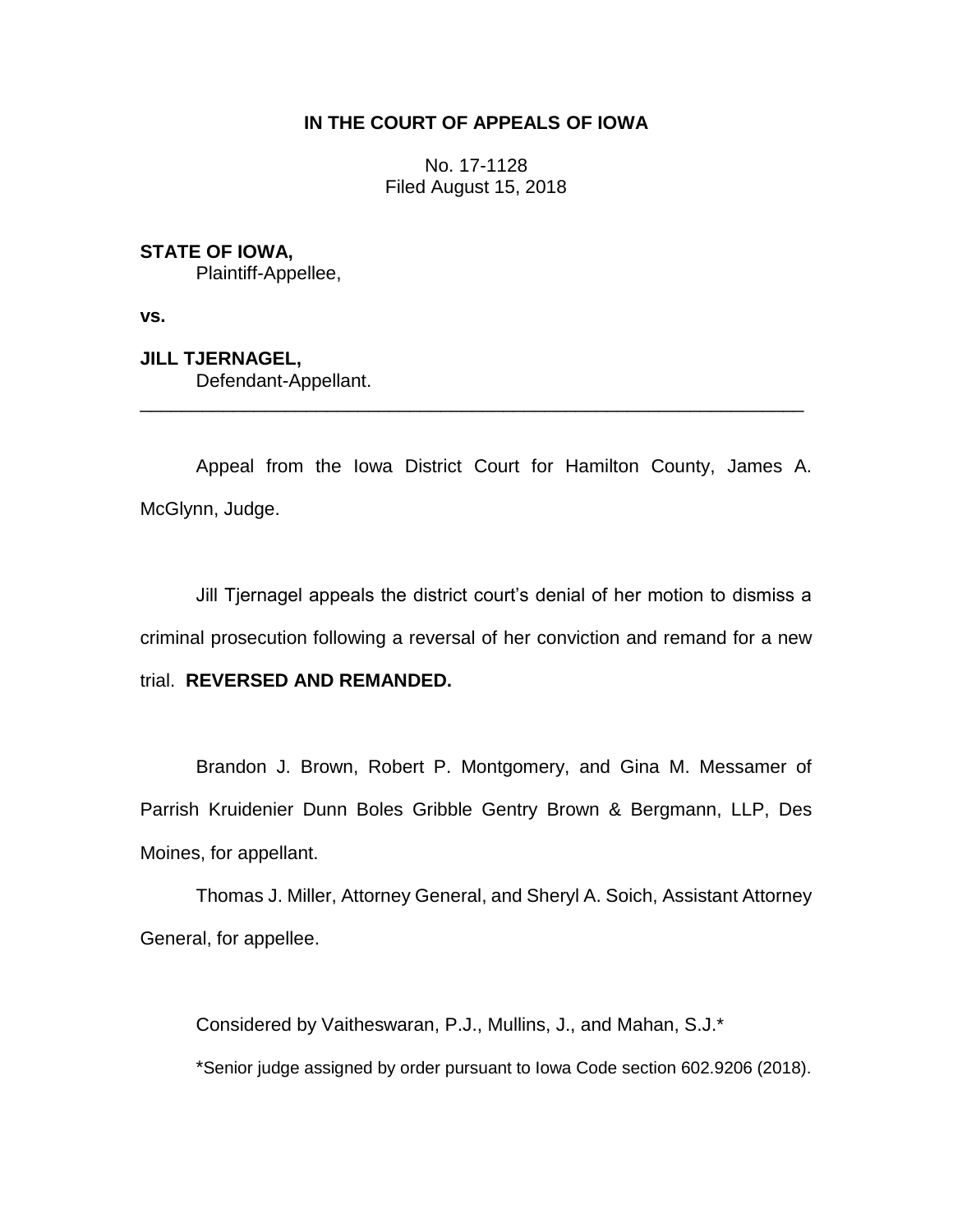## **MULLINS, Judge.**

A jury convicted Jill Tjernagel of second-degree sexual abuse. Tjernagel appealed her conviction, raising the following arguments:

(1) trial counsel rendered ineffective assistance resulting in prejudice by failing to object to (a) impermissible expert testimony consisting of vouching for the credibility of the victim, using statistics to imply guilt, profiling the defendant, and giving information that was within the common knowledge of the jurors, and (b) misconduct by the prosecutor in soliciting expert vouching testimony; (2) the district court erred in denying her motion for new trial based on her claims of impermissible vouching testimony by expert witnesses; (3) the jury wrongfully considered extraneous and inaccurate information regarding punishment; (4) her rights to compulsory process and due process were violated when the district court quashed subpoenas for prosecutor testimony in relation to her claims of prosecutorial misconduct; and (5) cumulative evidentiary and constitutional errors violated her rights to a fair trial and due process.

*State v. Tjernagel*, No. 15-1519, 2017 WL 108291, at \*1 (Iowa Ct. App. Jan. 11,

2017). A panel of this court concluded Tjernagel's trial counsel did not render "ineffective assistance in failing to object to the expert witnesses' testimony based on claims the experts used statistics at trial, profiled Tjernagel as a sex offender, or testified about topics within the common knowledge of the jurors." *Id.* at \*10. However, we found Tjernagel's trial counsel rendered ineffective assistance in failing to object to statements made by expert witnesses vouching for the alleged victim's credibility and truthfulness. *Id.* "We [did] not reach Tjernagel's other claims." *Id.* We reversed Tjernagel's conviction and remanded the matter for a new trial. *Id.* Although Tjernagel raised several grounds for relief in her first appeal, the only relief sought was a new trial. We granted a new trial and did not need to reach any other grounds in order to resolve the appeal.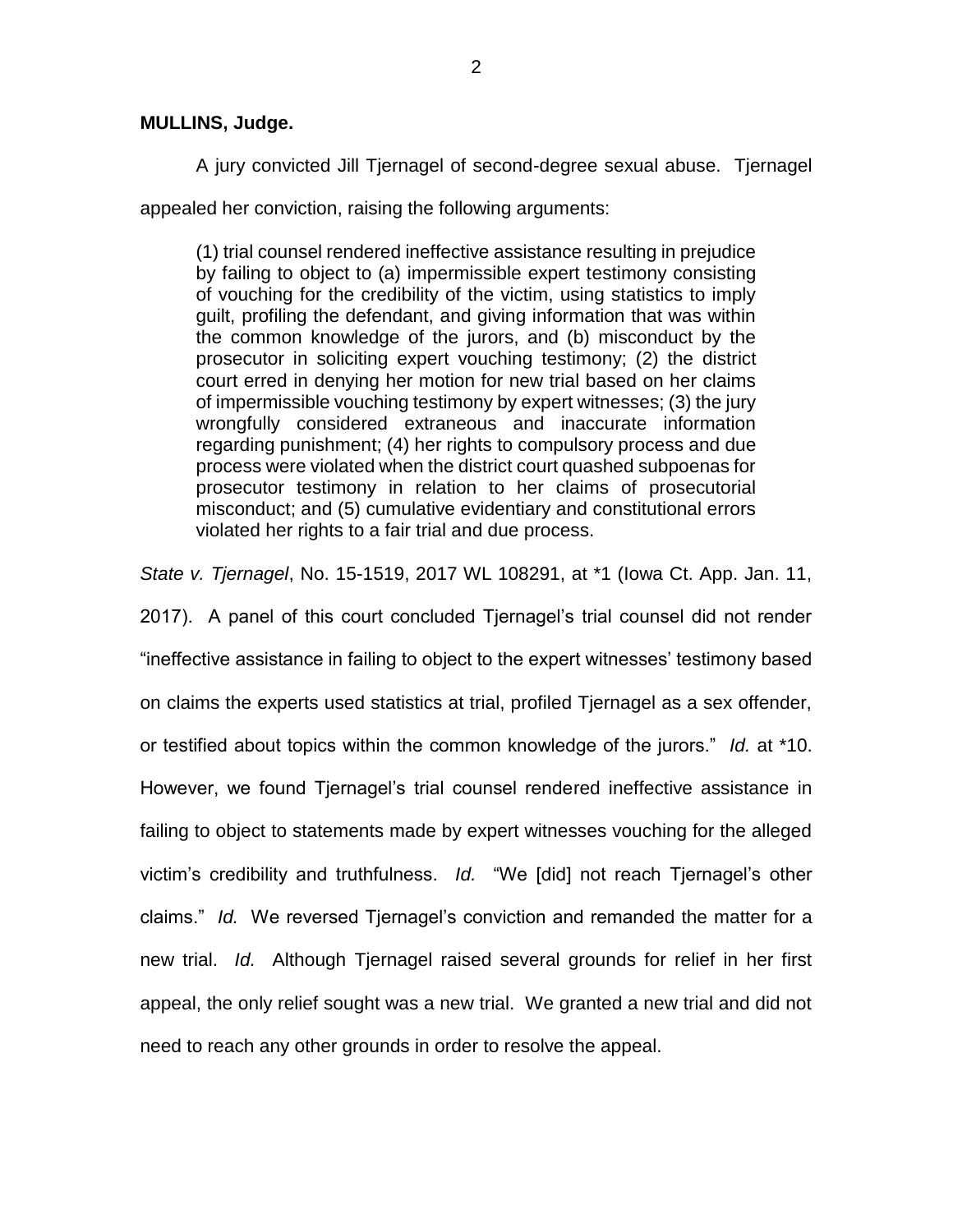On remand, Tjernagel filed a pretrial motion to dismiss in which she contended the State committed prosecutorial misconduct by eliciting the vouching testimony and a second trial should therefore be barred by the double jeopardy provision of the Iowa Constitution. The double jeopardy issue was not raised in her first appeal. In her motion and supporting brief, Tjernagel requested subpoenas for the purpose of examining the prosecutors in an evidentiary hearing.

Acknowledging this court did not reach the prosecutorial-misconduct issue on direct appeal, the district court viewed Tjernagel's motion as a request "to amend, enlarge, correct, or otherwise modify" this court's decision. The court stated the "threshold question" was whether it "has the authority or jurisdiction to consider an issue the appeals court did not reach." Ultimately, the district court declined to consider the merits of the motion, reasoning that our appellate ruling mandated a new trial and it was therefore "without authority or jurisdiction to grant the defense motion." In response to Tjernagel's subsequent motion to reconsider, the district court ruled:

If the Court of Appeals had wanted the trial court to hold a hearing in which the prosecutor is subpoenaed and examined and in which the defense would be allowed to make an evidentiary record on prosecutorial misconduct, then the Court of Appeals would have, could have and should have remanded with those explicit instructions. For whatever reasons, the Court of Appeals chose not to remand with those directions. Instead, the Court of Appeals provided this court with one simple direction: to retry the defendant.

The court therefore denied the motion to dismiss.

The supreme court ultimately granted Tjernagel's subsequent application for discretionary review, stayed the proceedings in the district court, and transferred the matter to this court for resolution. Our review is for correction of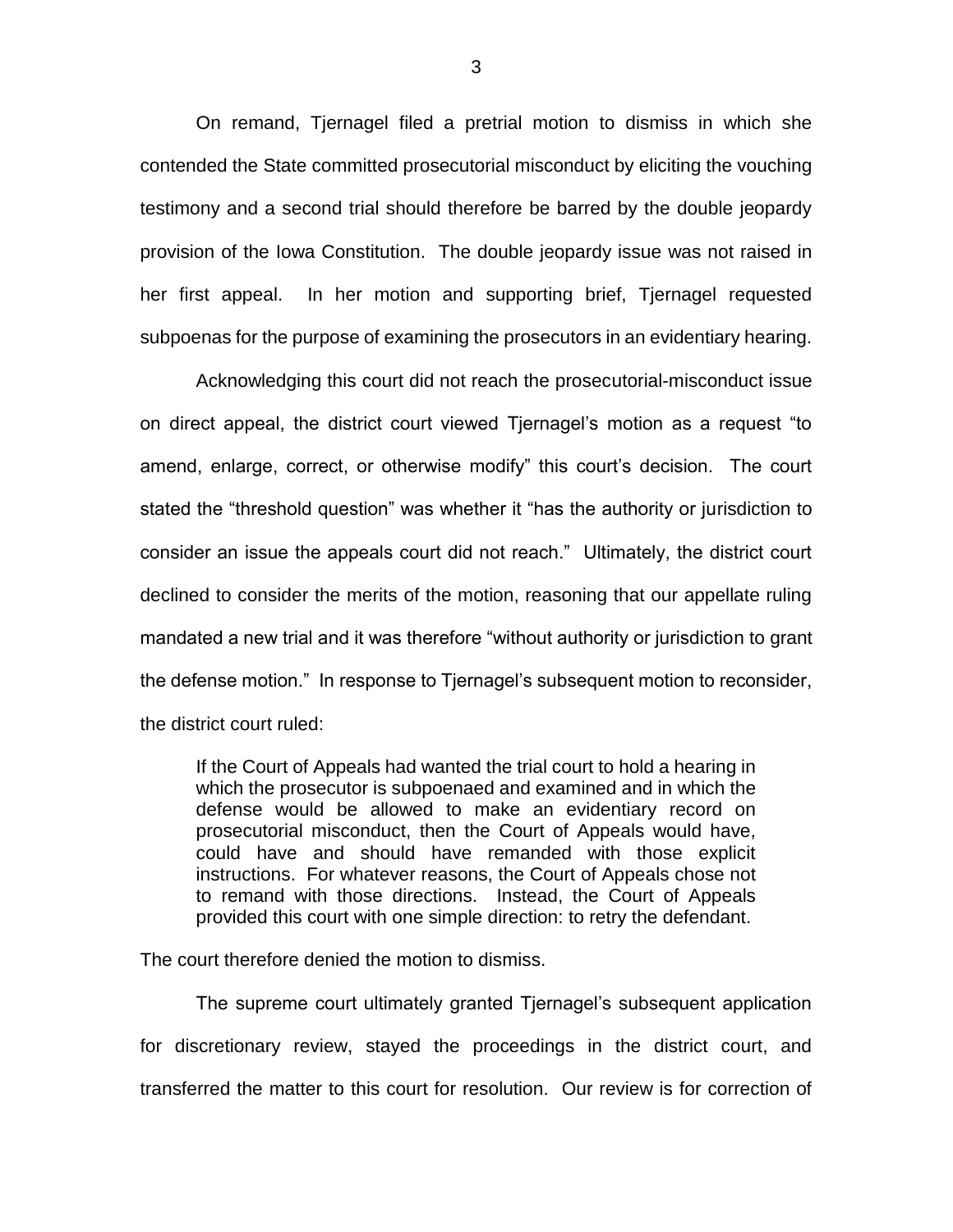errors at law. *State v. Dixon*, 534 N.W.2d 435, 438 (Iowa 1995), *receded from on other grounds by State v. Huss*, 657 N.W.2d 447, 453–54 (Iowa 2003).

On appeal, Tjernagel argues the district court had authority and jurisdiction to consider the motion to dismiss and the court therefore erred in declining to entertain the merits of the motion. The State agrees but argues the error was harmless because Tjernagel's motion would have failed on the merits. The State requests that we consider the merits of the motion to dismiss for the first time on appeal, affirm the denial of the motion, and remand the case for a new trial.

Although we may choose to proceed with a review of the merits of Tjernagel's double jeopardy claim, "we are not bound to do so." *See Squealer Feeds v. Pickering*, 530 N.W.2d 678, 682 (Iowa 1995), *abrogated on other grounds by Wells Dairy, Inc. v. Am. Indus. Refrigeration, Inc.*, 690 N.W.2d 38 (Iowa 2004). The parties agree the district court erred in declining to consider the merits of Tjernagel's motion to dismiss. Although in her first appeal Tjernagel raised prosecutorial misconduct as a ground for relief, she did not raise a double jeopardy issue or claim of dismissal, so we had no cause to consider those issues. As such, after the remand, Tjernagel should not have been denied her day in court to be heard and fully litigate her motion. *Cf. Raher v. Raher*, 129 N.W. 494, 506 (Iowa 1911) ("Every one is entitled to his day in court, and to the right of being heard before a [ruling] of any kind is rendered against him." (citation omitted)), *overruled on other grounds by Edwards v. Smith*, 29 N.W.2d 404, 407 (Iowa 1947). We find it more appropriate for the motion to dismiss to be fully litigated before the district court than before an appellate court. *Cf. Iowa State Dep't of Health v. Hertko*, 282 N.W.2d 744, 755 (Iowa 1979) (declining, where district court improperly failed to